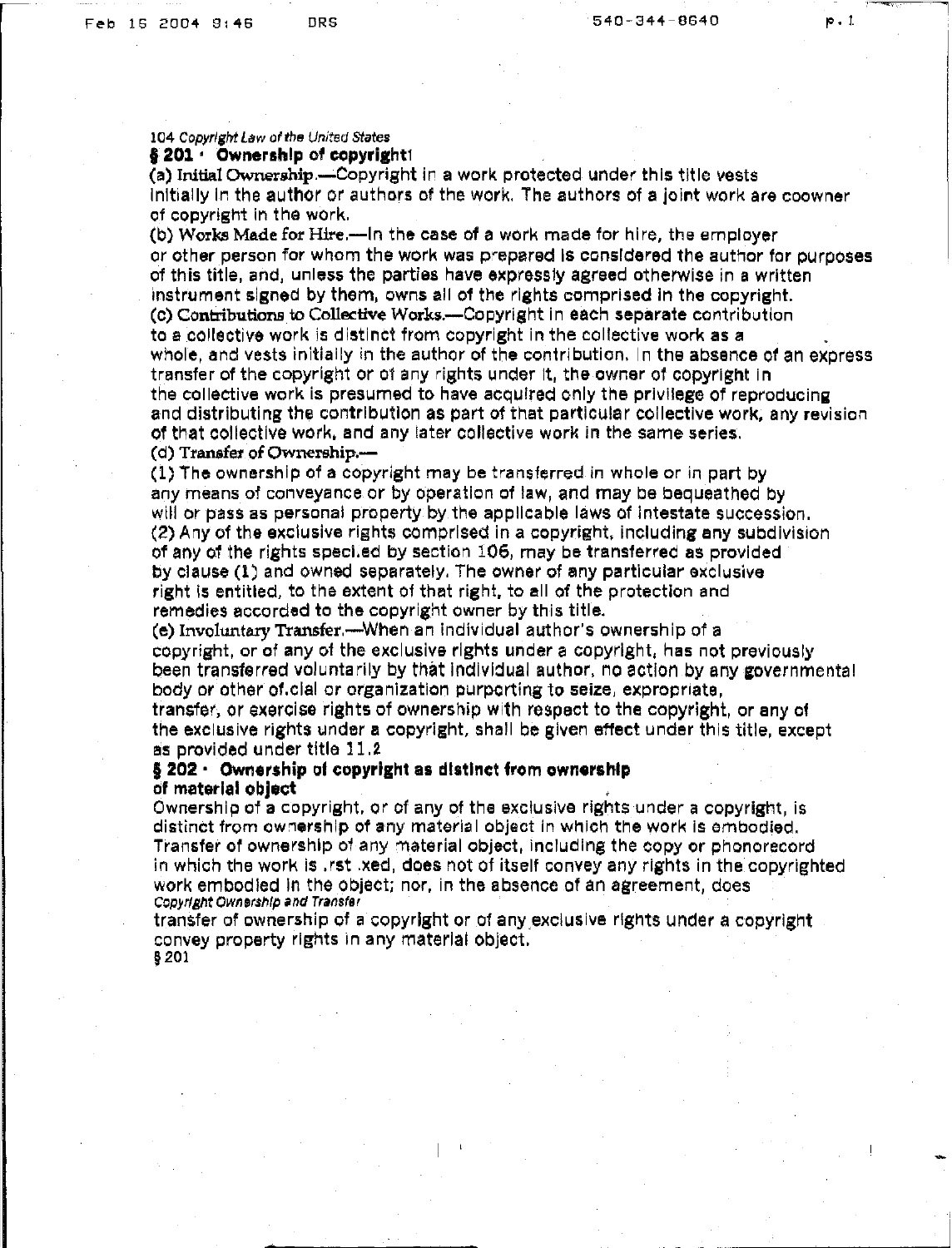#### 104 Copyright Law of the United States § 201 · Ownership of copyright!

(a) Initial Ownership.-Copyright in a work protected under this title vests initially in the author or authors of the work. The authors of a joint work are coowner of copyright In the work.

(b) Works Made for Hire.--in the case of a work made for hire, the employer or other person for whom the work 'was prepared Is considered the author for purposes of this title, and, unless the parties have expressly agreed otherwise in a written instrument signed by them, owns all of the rights comprised in the copyright. (c) Contributions to Collective Works.--Copyright in each separate contribution to a collective work is distinct from copyright in the collective work as a whole, and vests initially in the author of the contribution. In the absence of an express transfer of the copyright or of any rights under It, the owner of copyright in the collective work is presumed to have acquired only the privilege of reproducing and distributing the contribution as part of that particular collective work, any revision Of that collective work, and any later collective work in the same series,

## (d) Transfer of Ownership.-

(1) The-ownership of a copyright may be transferred in whole or in part oy any means of conveyance or by operation of law, and may be bequeathed by will or pass as personal property by the applicable laws of Intestate succession. (2) Any of the exclusive rights comprised in a copyright, including any subdivision of any of the rights speci.ed by section 106, may be transferred as prcvlded by clause (1) and owned separately, The owner of any particular excluslve right Is entitled, to the extent of that right. to all of the protection and remedies accorded to the copyright owner by this title.

(e) Involuntary Transfer.—When an individual author's ownership of a copyright, or of any of the exclusive rights under a copyright, has not previously been transferred voluntarily by that individual author, no action by any governmental body or other of.clal or organization purporting to seize, expropriate,

transfer, or exercise rights of ownership with respect to the copyright, or any of the exclusive rights under a copyright, shall be given effect under this title, except as provided under title 11.2

## $§$  202  $\cdot$  Ownership of copyright as distinct from ownership of material object

Ownership of a copyright, or of any of the exclusive rights under a copyright, Is distinct from ownership of any materia I object In which the work is embodied. Transfer of ownership of any material object, including the copy or phonorecord in which the work Is .rst .xed, does not of itSelf convey any rights in the copyrighted work embodied In the object; nor, in the absence of an agreement, does Copyright Ownership and Transfer

transfer of ownership of a copyright or of any exclusive rights under a copyright convey property rights in any material object, §201